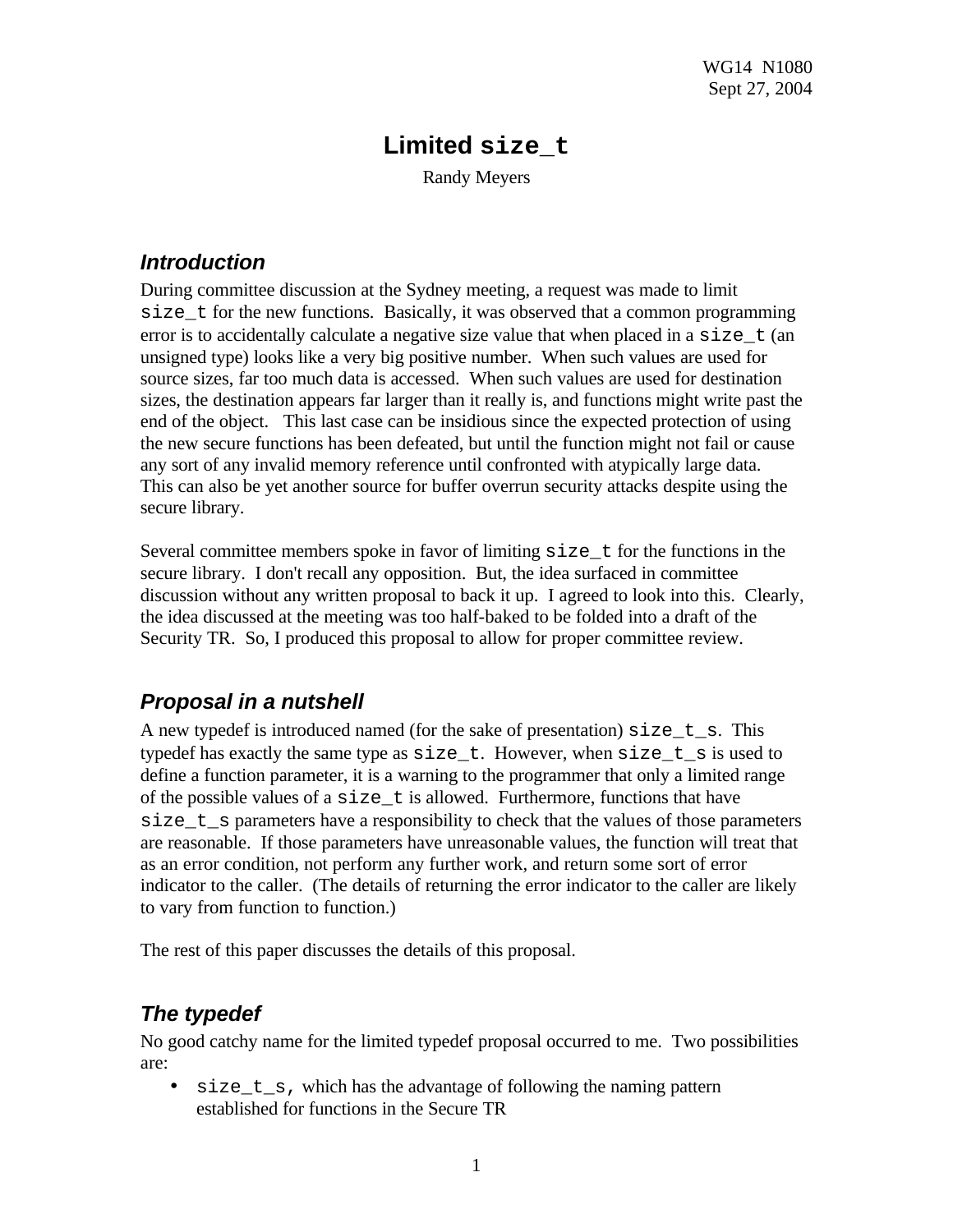• size\_s, which has the advantage of being a shorter name and more or less fitting the pattern, but has the disadvantage that it is only one character different from size\_t.

For the purpose of this document,  $size t$  is used. If the committee likes this proposal, suggestions for a better name are welcome.

Many headers in the library define the  $size_t$  typedef. Likewise,  $size_t$  s will be defined in any header that uses it, and in <stddef.h>, because that header would be an expected place for the typedef. Thus, the following headers:

- <stddef.h>
- <stdio.h>
- <stdlib.h>
- <string.h>
- <time.h>
- <wchar.h>

will contain the additional declaration:

typedef size\_t size\_t\_s;

That declaration will have to be properly protected to avoid redeclarations in case multiple headers defining the typedef are included, just as the declarations of  $size_t$  in those headers is protected for the same situation. The declaration will also have to honor the \_\_STDC\_WANT\_SECURE\_LIB\_\_ macro.

Note that because  $size_t$  is the same type as  $size_t$ , the two types are not really distinct and can be punned in various ways, and that there is no issue with binary compatibility between the two types. This is appropriate since  $size_t$  is just size\_t with additional conceptual rules for the programmer and the library implementer. This type equivalence makes it proper for the sizeof operator to be used to produce the value for a  $size t$  s function argument.

#### *Reasonable Values*

The set of reasonable values for  $size t$  s needs to meet two slightly opposing requirements:

- 1. It needs to be small enough that the implementation can identify suspect values indicative of programming errors.
- 2. It needs to be large enough to be useful to programmers under most conditions.

In previous committee discussion, the proposal was the maximum value of  $size_t$  s should be SIZE\_MAX/2. (SIZE\_MAX, defined by C99 7.18.3, is the maximum value of a size t.)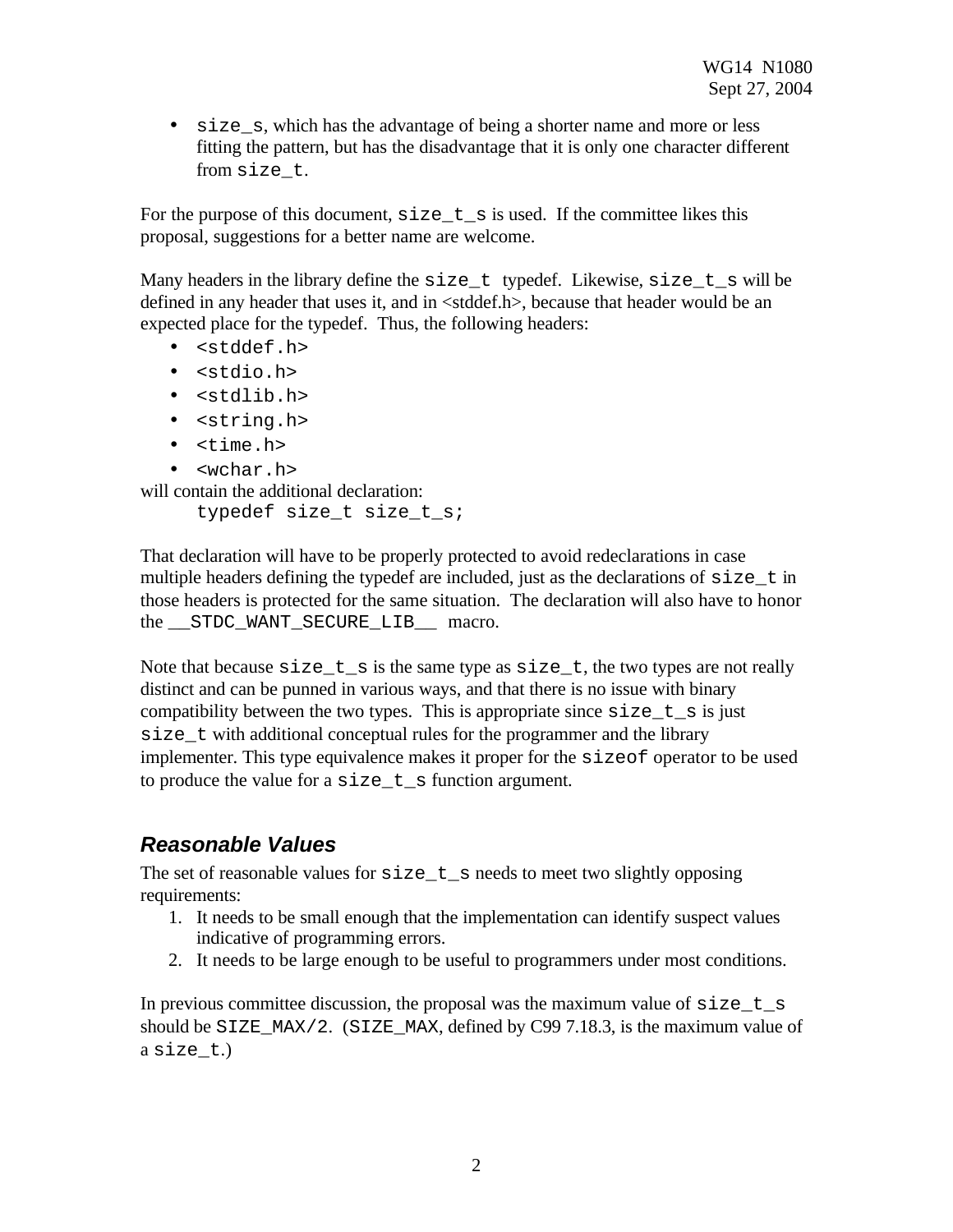That value does eliminate the "negative" values that might be in a  $size_t$ , but might still be bigger than desirable. Consider an implementation that only supports 32K sized objects, but uses a 32-bit int as size\_t. Such in implementation would probably want to reject any size  $t$  s larger than 32K, not 2Gig.

Therefore, a more reasonable definition of the limit on  $size_t$  is the smaller of  $(SIZE MAX/2)$  or (the maximum size of an object supported by the supported by the implementation).

Some consequences of this definition of the limit:

If an implementation allows as large of objects as  $size_t$  can represent, then size  $t$  s has the same limit originally proposed, which merely disallows the "negative" values for a size.

If an implementation has a smaller limit on the size of objects than SIZE\_MAX, then there are two cases:

- 1. The limit on object sizes is smaller than  $(SIZE_MAX/2)$ . In which case, the programmer can represent the size of any object in size\_t\_s.
- 2. The limit on object sizes is greater than  $(SIZE_MAX/2)$ . In which case, the programmer can represent the size of any object in  $size$  t s except for those values that might appear "negative."

In all cases, the "negative" appearing values are disallowed.

In all cases, the programmer can represent either the size of any object, or objects up to SIZE\_MAX/2 in size.

Note that hosted implementations must support objects of at least 64K-1 in size, which implies that the smallest  $size t$  is a 16-bit unsigned short. Thus, the tightest restriction on a hosted environment is 32K-1. That is not an unreasonable limit for minimalist systems.

More typical workstation and PC environments will have limits of 2G-1.

Freestanding environments sometimes have very tiny objects: 256 byte objects and size\_t is an unsigned char. Such environments may find any limit on the range of size\_t\_s burdensome. However, such environments are not required to implement a library, and the Security TR is not really aimed at them. I would propose a footnote in the TR stating that freestanding environments choosing the implement the TR may ignore the limit on size\_t\_s.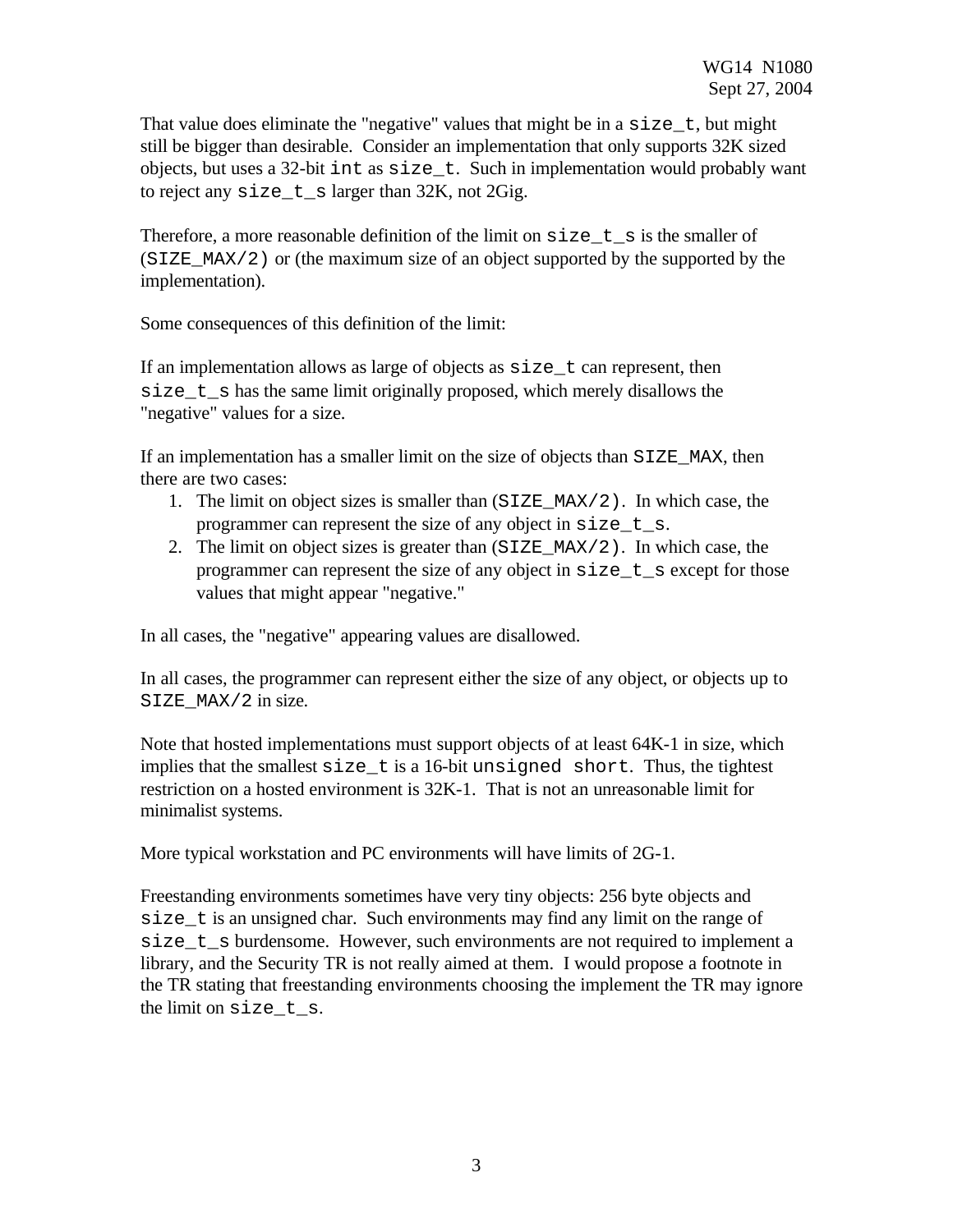# *Knowing the limit*

Programmers will want to know the limit on  $size_t$  so that they can enforce the limit in their own functions (and perhaps to verify that the limit is big enough for their purposes).

The limit depends upon implementation-defined numbers, so it is reasonable that the limit be provided by the implementation.

The macro SIZE\_MAX\_S should be defined in <stdint.h> as this limit. The definition should be conditional on \_\_STDC\_WANT\_SECURE\_LIB\_\_.

Note that  $\leq$  stdint. h> is the definition point for SIZE\_MAX, the limit macro for size\_t.

It might also be useful to have a function defined in <stdlib.h> that has the definition:

bool issize\_t\_s(size\_t\_s value) {return value <= SIZE\_MAX;}

## *Checking size\_t\_s parameters*

Functions in the Secure Library that take  $size_t$  parameters will be changed to take size t s parameters. The specification of the function will be changed to require checking the limit of the size\_t\_s parameters.

The edit will be very similar to the edits made to N1078 (the latest draft of the Security TR) to check for and handle null pointers.

For example, the prototype for the memcpy s function would become:

```
errno_t memcpy_s(void * restrict s1, size_t_s s1max,
      const void * restrict s2, size_t_s n);
```
Paragraph 2 of the function's description would be changed to:

If s1 or s2 is a null pointer or if s1max or n is greater than SIZE\_MAX\_S, then no copying is performed.

The "Returns" section would be changed to:

The memcpy  $\mathcal{S}$  function returns zero if n is less than or equal to  $\mathcal{S}1$  max and  $\mathcal{S}1$  and  $s2$  are not null pointers and  $s1$  max and n are less than or equal to  $S1ZE$  MAX  $S$ . Otherwise, ERANGE is returned.

However, these wording changes are related to the issue around the edits in N1078 regarding the null pointer handling. If the committee wishes to keep the approach in